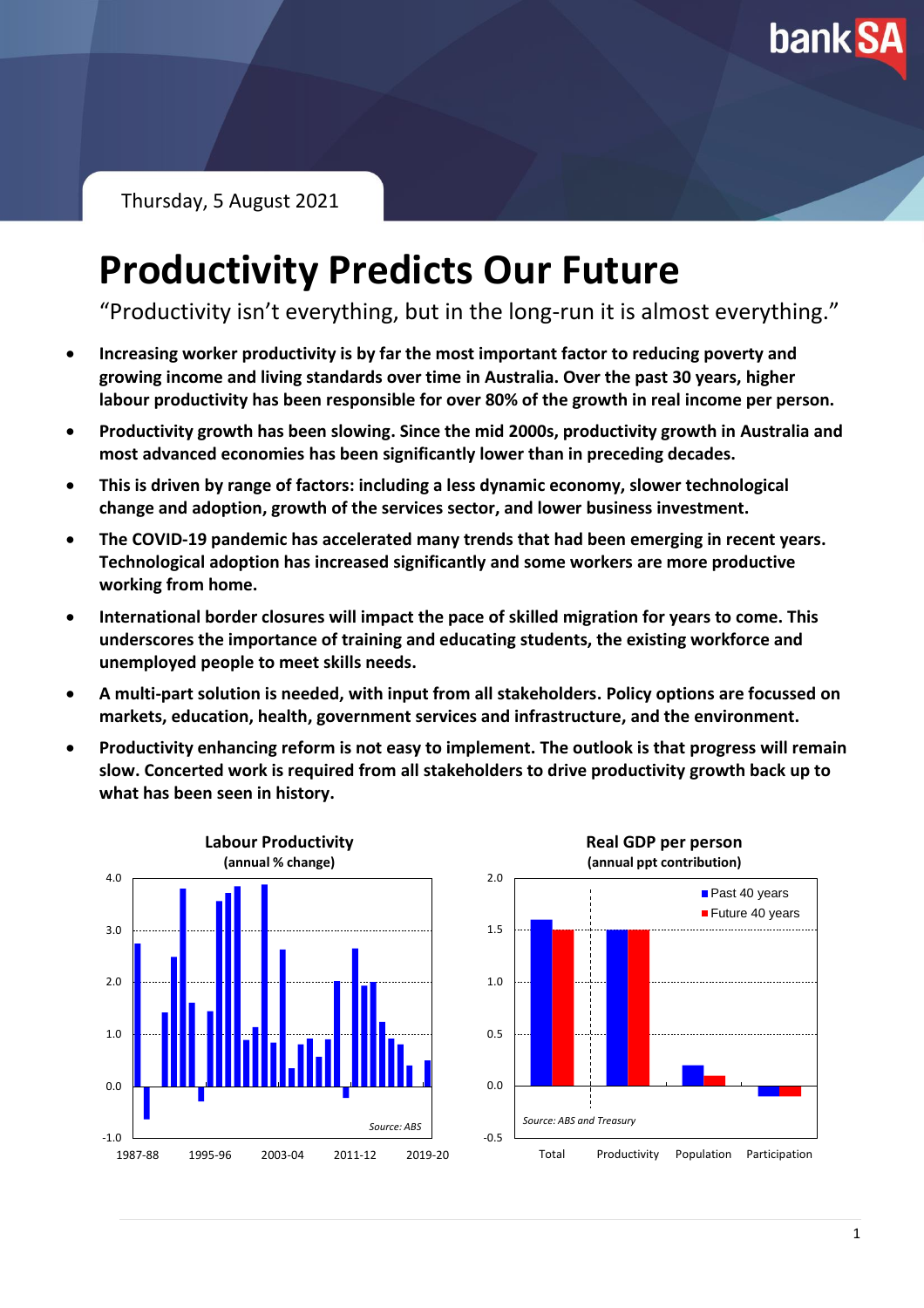#### **Increasing productivity is key to improving living standards**

As Nobel laureate Paul Krugman said in his 1994 book *The Age of Diminishing Expectations*: "Productivity isn't everything, but in the long-run it is almost everything."

Increasing the productivity of workers is by far the most important factor to reducing poverty and increasing income and living standards over time.

Increasing the number of workers in the economy through encouraging more people to join the workforce and sustainably growing the population both increase GDP and grow the size of the economy. However, their contribution to growth is much smaller than increasing productivity.

#### But what is productivity?

Productivity is a measure of how efficiently an economy can turn inputs, like labour and capital, into outputs: products and services.

Labour productivity is a measure of how much labour is needed to produce given levels of output. Productivity can also be measured by looking at other inputs used in production, including labour and capital. This note will focus on labour productivity.



Source: Reserve Bank of Australia

When labour productivity rises, workers can produce more outputs for each hour of work or make the same number of outputs with fewer hours of work.

Key factors that drive labour productivity are the pace and adoption of innovative technological advances and increases in the education and skills of the workforce.

Businesses benefit from increased productivity through higher profits, which can enable greater investment in the future, generating additional profits and growth. Workers are rewarded with increases in their incomes and the economy benefits through faster economic growth.

This is why productivity growth has been the most important source of income growth in Australia. In fact, over the past 30 years, increasing labour productivity has been responsible for over 80% of the growth in real income per person.

However, Australia and much of the developed world has a problem.

#### **Productivity growth has been slowing**

Since the mid 2000s, productivity growth in most advanced economies has been significantly lower than in preceding decades.

In Australia, labour productivity has grown at around 1.2% per year over the early- to late-2010s, down significantly from 2.4% during the mid- to late-1990s and below the 1.5% 30-year average.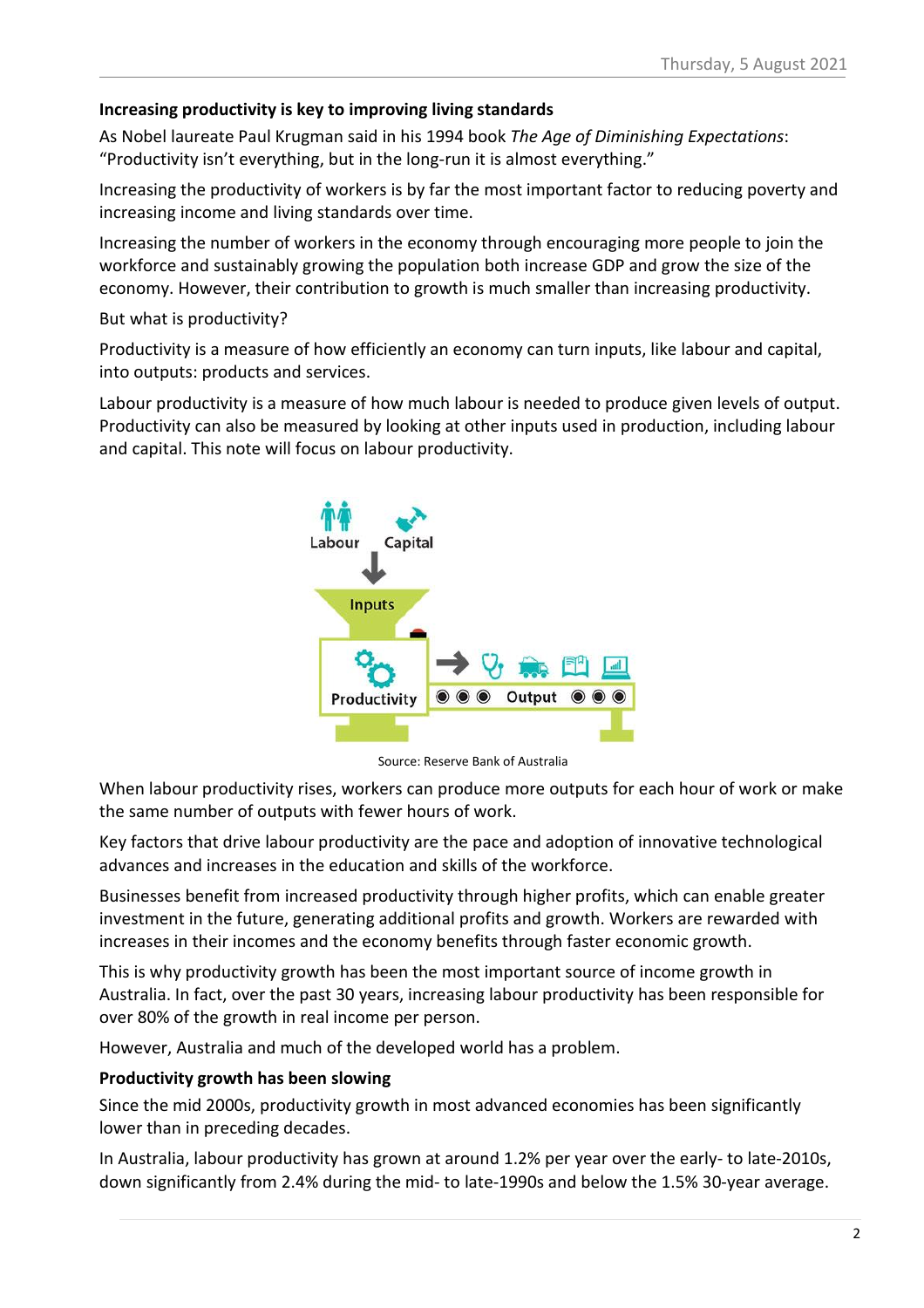

#### **Slowing productivity growth has many causes**

Slowing productivity growth is not a new problem. But what is the cause?

Unfortunately, there is no one underlying cause. It is driven by a combination of factors. One of the main causes identified by economists is a decline in 'economic dynamism.'

A dynamic economy can change quickly and adapt to different circumstances. Innovative and new start-ups can enter markets with limited barriers, replacing old, inefficient companies. Workers can easily change jobs and move to new cities to better utilise their skills and increase their wages. New technologies are quickly implemented and processes are improved.

Other causes of slow productivity growth include:

- A reduction in the pace of technological change and lower returns from new innovations as many technologies with the biggest gains to productivity have already been invented,
- An increase in the share of people working in the services sector, where productivity is harder to generate. For example, a haircut hasn't changed much in hundreds of years,
- Lower levels of business investment,
- Lower returns from increased education as more of the population becomes educated,
- An ageing population, and
- Higher levels of income and wealth inequality.

It is tempting to pin declining productivity on one of these factors. But like many complicated problems in our society, the answer lies in the combination and interaction of factors.

#### **COVID-19's impacts**

The pandemic has fundamentally changed the way most of us have been living our lives for the past 18 months or so. Extensive measures aimed at controlling the spread of the pandemic and unprecedented government support programs have forced businesses to change the way they do businesses.

The pandemic has accelerated many trends that had been emerging in recent years. This includes the continued shift to online shopping and the move by millions of workers worldwide to working from home arrangements. The pandemic has also led to our borders slamming shut, reducing the supply of skilled labour to meet business needs.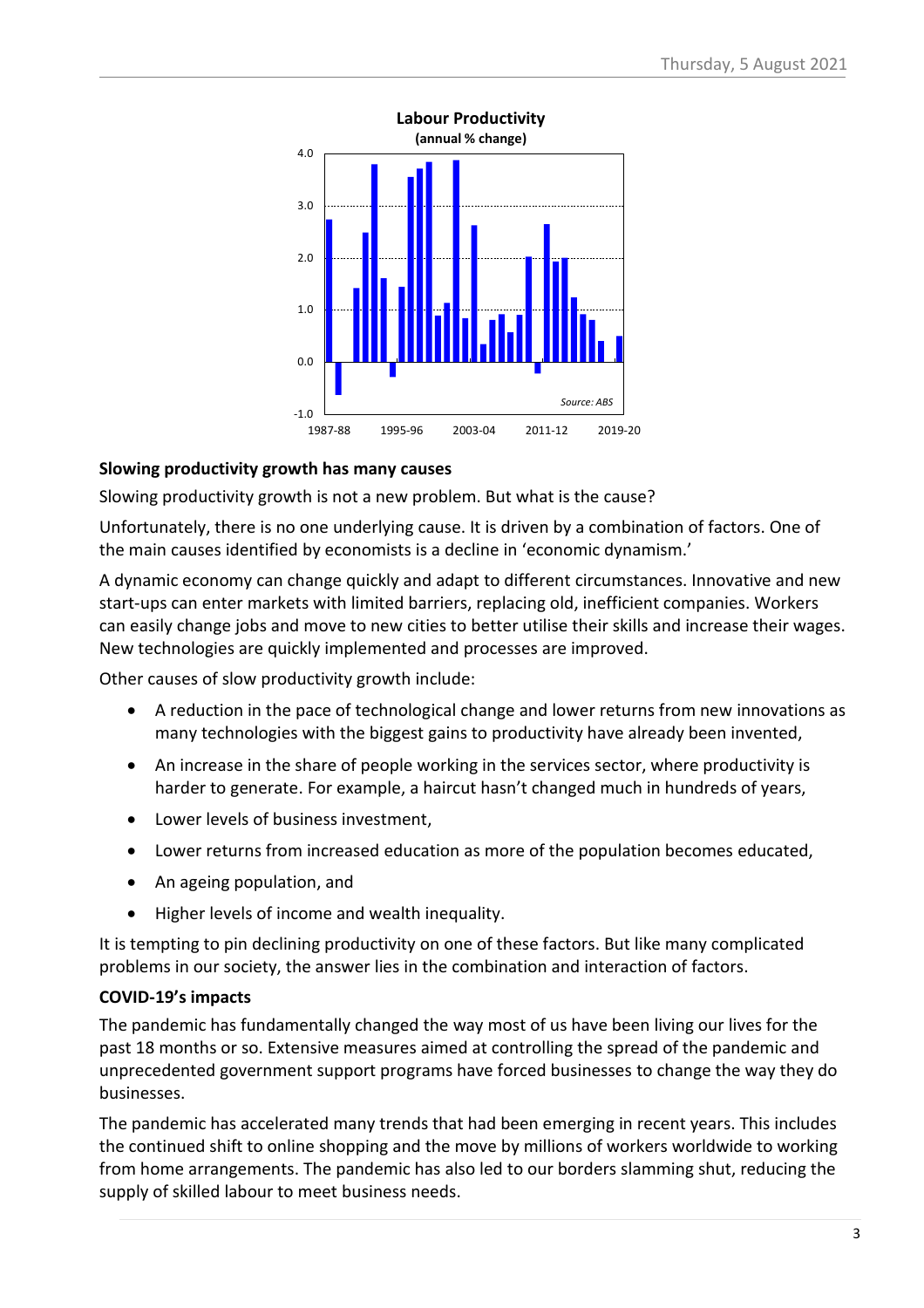#### *Technological adoption*

The pace of technological adoption has increased rapidly during the pandemic. Businesses have been forced to adapt to serving a customer base that is largely no longer physically there. Employer and employees have had to increase their use of technology to deal with the challenges of working remotely.

The shift to the digital provision of more goods and services has been occurring for a long time. This pandemic has greatly accelerated that shift. This will have a positive impact on productivity as businesses use technology to improve their products and services and reduce costs.

### *Work from home*

Working from home (WFH) has been somewhat contentious. Many experts suggest that the change can drive large increases in productivity. Others suggest it is only temporary and that 'normal' arrangements will resume once the virus is behind us.

One area where WFH benefits the economy is in reducing commute times. Over recent decades as our cities have grown and become more crowded, workers have increasingly spent more time going to and from work each day. In fact, the average amount of time Australian workers spent commuting to work had risen to 4.5 hours per week in 2017. This is a 23% rise from the 2002 average of 3.7 hours per week. Workers who spend a lot of their day commuting tend to be less happy with their jobs and are likely to be less productive as a result.

Slashing these commute times for millions of workers can have significant benefits to productivity. Firstly, workers get hours back in their lives which they can use to do other activities. Considered across the economy, this frees up millions of hours per week that were previously largely unproductive. Additionally, they tend to be happier in their jobs and more productive during the hours they are working.

Research since COVID-19 hit has found that workers are largely more productive, or at least as productive, working from home as they were in the office. Worker's report being happier in their surroundings, less distracted, and able to focus on specific tasks for longer periods of time.

Fears from some bosses that workers shirk if they aren't watched have proven to be unfounded.

Research has found that businesses who succeed with WFH models do so by ensuring employees are trained in how to work collaboratively and effectively in this new world. We are not all born with the ability to effectively WFH and regular catchups by managers with their teams and collaboration sessions help smooth the transition to the new environment.

But it is not all good news.

One area which has proven more challenging is encouraging innovation. Brainstorming new ideas and developing solutions to problems tends to be more difficult in a virtual environment. This is an area where businesses must learn and adapt as these new models of working become more permanent. More virtual collaboration sessions and better use of technology can help to ensure that an innovative environment is maintained in the workplace.

### *International borders*

A young, educated and highly skilled workforce can help to support productivity. The goal of Australia's skilled migration program is to bring in young and skilled migrants who have skills that businesses need and that may be in short supply domestically.

Since the pandemic hit, international borders have snapped shut. This reduced net overseas migration from over 200,000 per year to negative levels as temporary migrants leave but aren't replaced by new migrants.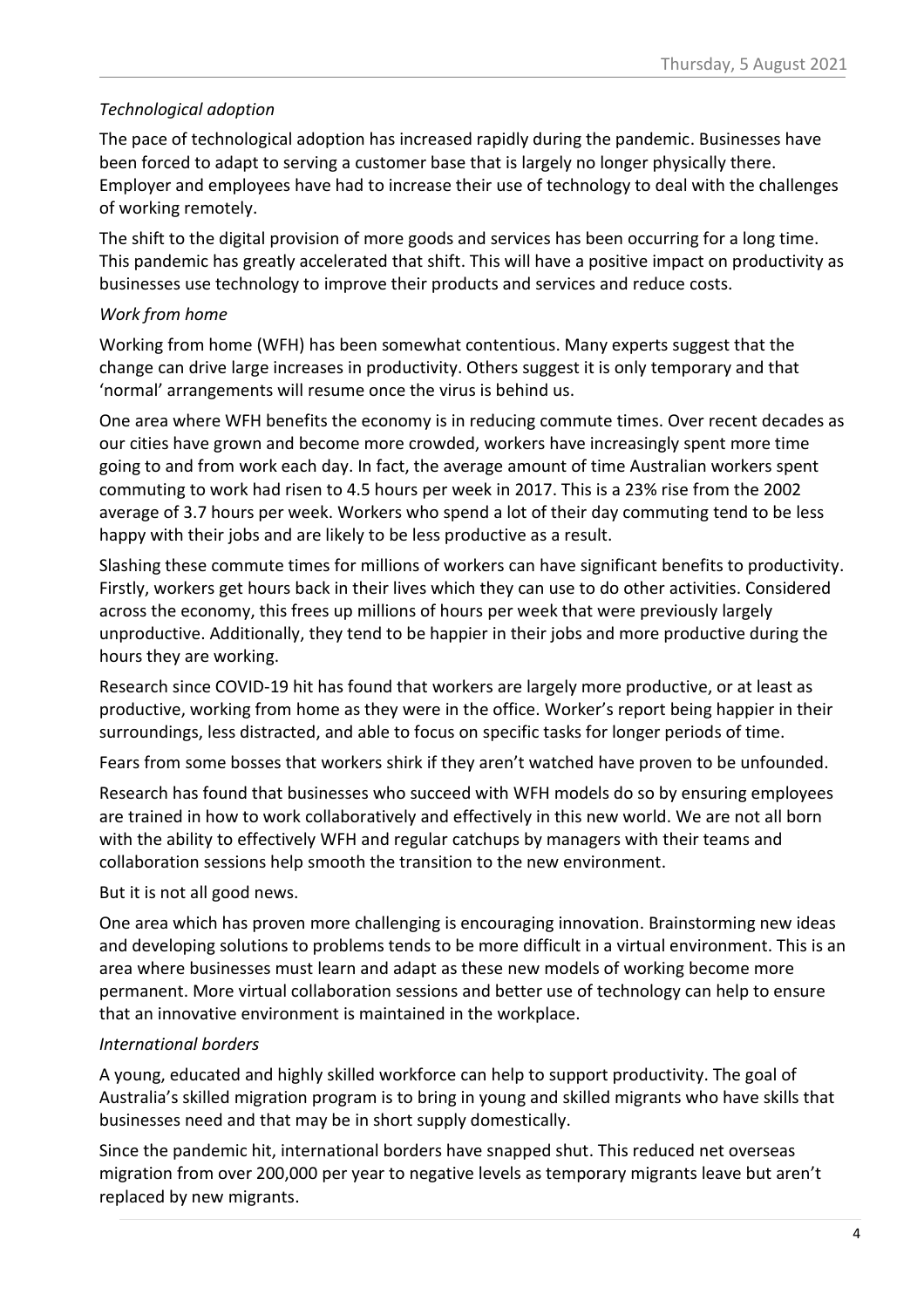For several months, we have heard from businesses in certain industries that they are having trouble finding the right labour and skills to fit their needs. This has particularly impacted businesses who employed a higher proportion of temporary and permanent migrants prior to the pandemic. This situation is likely to continue in the near future.

Borders should open some time in 2022 and the skilled migration program will resume. However, it is likely to be ramped up slowly and take several years before the migrant intake returns to previous levels. During this time, the demand for certain skills from businesses is likely to continue to grow.

This emphasises the importance of investing in appropriate education and training for students, existing employees and the unemployed. Education is not a band-aid solution. It will take time to see the effects. However, it will help to ensure that employees are equipped with the right skills to meet the needs of employers. Continued investment is required in education and training from all stakeholders, including businesses, government, and educational institutions.

A better educated and more highly skilled population will help support productivity in the future.

#### **The distant future**

*'Prediction is very difficult, especially if it's about the future'* – Niels Bohr

While making predictions about the future is fraught with difficulties, forecasts and projections can be incredibly useful tools. They help economists, policy makers, businesses and consumers plan and make better decisions.

A reminder of the challenge Australia and other developed economies faces was provided on Monday, 28 June 2021, when the Federal Government published the 2021 Intergenerational Report (IGR). This was the 5<sup>th</sup> iteration of the report, published every 5 years. This latest report was delayed by the COVID-19 pandemic.

The report projects current government policy settings 40 years into the future to examine the sustainability of those polices and assesses how the economy and federal budget will be impacted by major trends in the Australian and global economy. One of the major issues the IGR highlights is the impact on the federal budget of the ageing of the population.

In the report, labour productivity is expected to be the main driver of real GDP growth per person. It contributes almost all of the projected 1.5% annual growth in real GDP per person over the next 40 years.

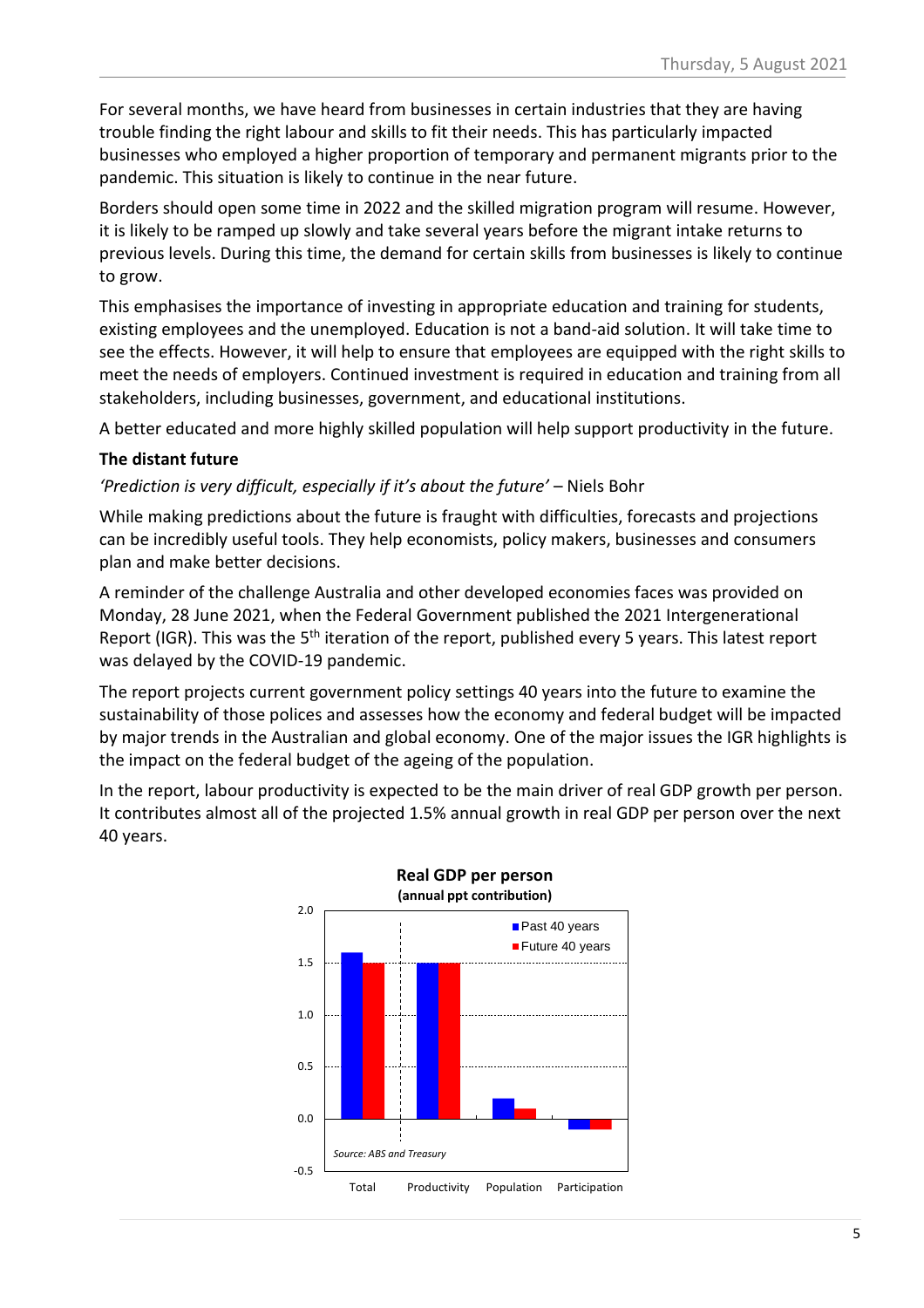#### **The devil is in the detail**

The report is built on many assumptions to enable such long projections. One of those is that productivity growth will return to the 30-year average of 1.5% per year. Increasing from the 1.2% per year growth over the early- to late-2010s.

The challenge that our economy faces to return productivity growth to these levels should not be understated. This is not an easy task.

#### **A multi-part solution is needed**

Various reviews have presented a wide range of options that can be implemented by governments and businesses, these include options focussed around:

Markets:

- Encourage more innovation, competition and dynamism among firms, and
- Facilitate more investment, development and adoption of new technological innovations.

People:

- Improve health services and outcomes,
- Improve the education system to ensure students attain necessary skills and succeed in an information and technology-driven economy, and
- Make it easier for workers to move across businesses and locations to where they are most productive.

Government:

- Provide better and more cost-effective public services,
- Improve infrastructure, such as roads, and better use limited resources, such as land, and
- Reform the tax system to reduce reliance on taxes which discourage economic activity.

Environment:

• Address climate change.

The Government also outlined some of its strategies in the IGR, including bankruptcy reforms, consistent rules to recognise certain skills across states and territories, and investments in innovation. It also noted investments in education, skills and infrastructure.

While these are welcome policy initiatives, they alone will not be enough to drive productivity growth back up to what has been seen in history. Continued work is required domestically and globally by all stakeholders to return productivity growth to its heyday.

#### **The downside can be expensive**

The IGR painted a picture of what things would look like if productivity growth remained at the recent average of 1.2% per year rather than returning to 1.5% per year.

This would result in the level of GDP being around 9.5% lower and incomes per person being around \$32,000 lower in the year 2060-61 than they would be if productivity growth returned to 1.5% per year.

What does this mean in practice?

It means lower living standards for our children than what they could have otherwise. It means fewer people lifted out of poverty to be able to enjoy the life that most of us take for granted.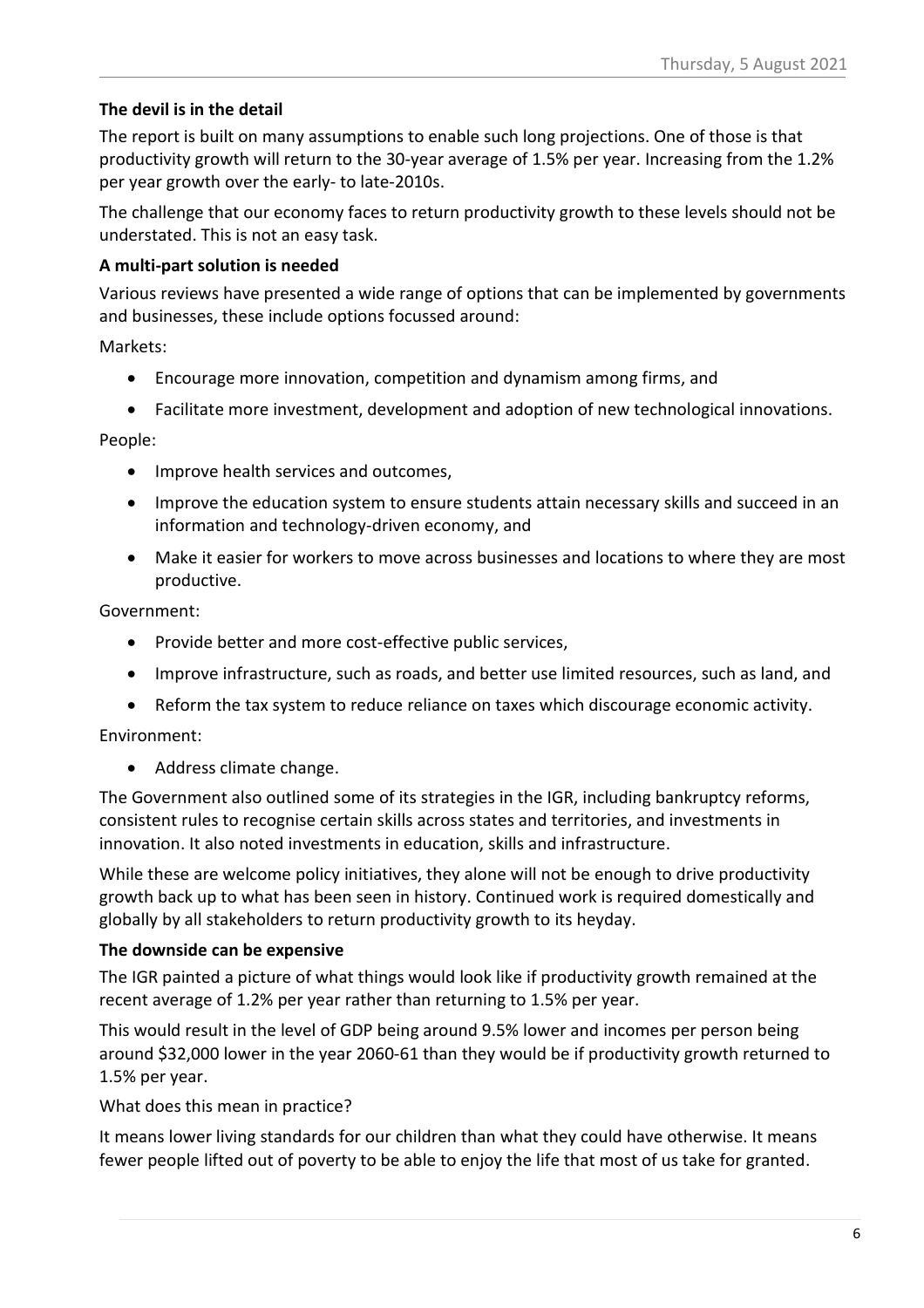#### **Outlook**

This is certainly sobering news and some commentors are not optimistic on the potential for significant productivity growth in advanced economies in the near future. However, at times things can change quickly at exactly the point when few people are expecting them to.

We should remember just how far human society has come in only a few short generations. Today, technological innovation and economic expansion has enabled most of us to live lives that even royalty could only have imagined a few hundred years ago.

The COVID-19 pandemic and the way it has impacted our work can lead to an unexpected increase in productivity. As workers become less physically connected to their place of work they can more easily move to where they can be most productive.

Technological innovations, such as artificial intelligence and machine learning, have the potential to drive significant productivity improvements.

Unfortunately, while these innovations will help, the outlook over the next few years is that productivity growth is unlikely to quickly accelerate to what has been seen in the past.

Productivity enhancing reform is not easy to implement and progress will continue to remain slow. It will take concerted work and effort from governments, businesses, and workers alike if we are to achieve the assumptions from the IGR over the next 40 years.

However, as history has shown, the rewards are well worth the effort.

**Jarek Kowcza, Senior Economist** Ph: 0481 476 436